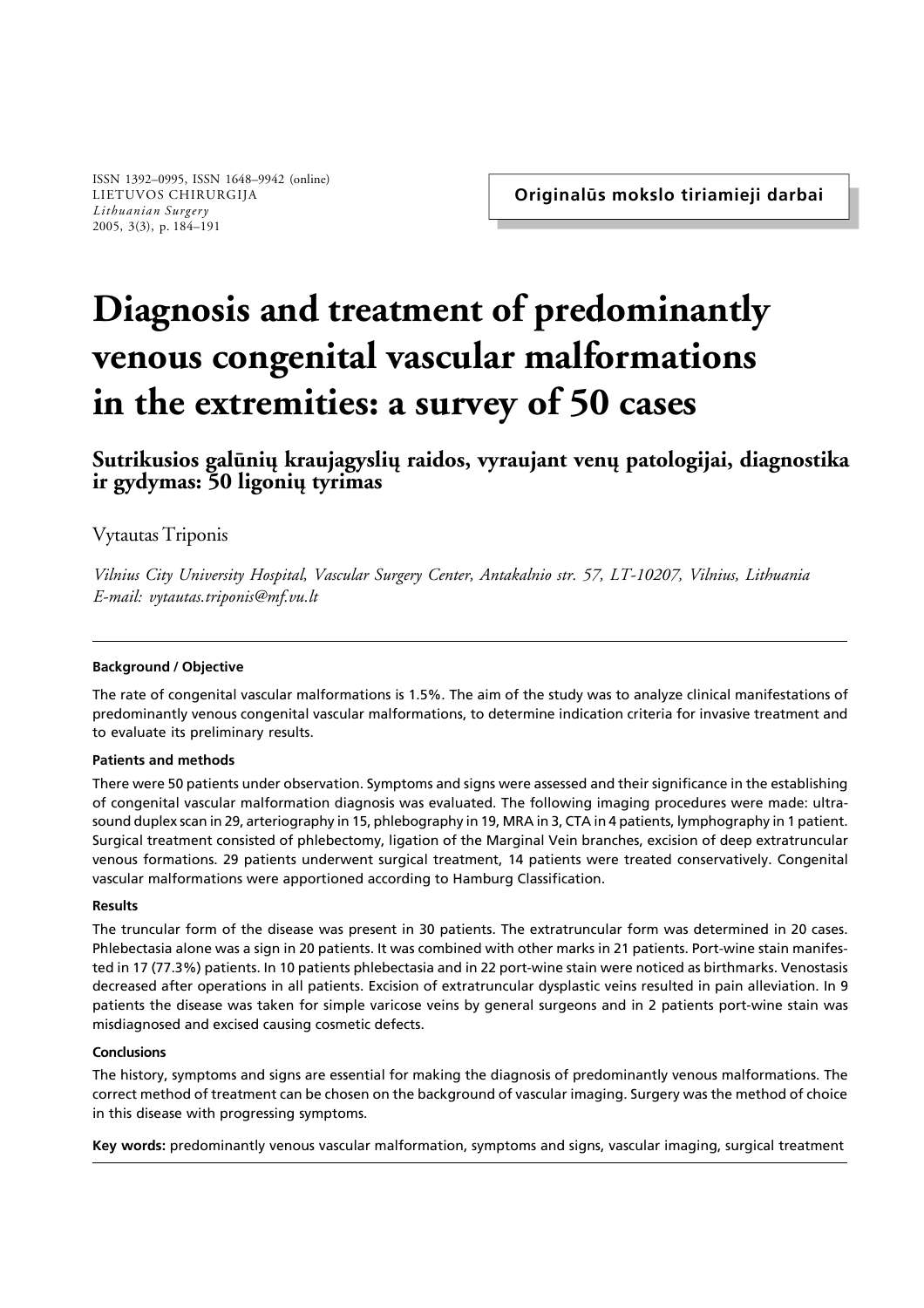## **Introduction**

Congenital vascular malformation (CVM) remains the most complicated field in vascular surgery. The reasons for this are the rarity of the entity, variability of anatomy and of clinical manifestations as well as confusion in assessment of hemodinamic disturbances. The Hamburg classification facilitated significantly the clinician's work in defining the anatomical and pathophysiological type of CVM, in evaluating clinical signs and the findings presented by non-invasive and invasive diagnostic methods [1–4].This classification is presented in Table 1.

Predominantly venous congenital malformations (PVCM) make up about 70% of all CVM [5, 6]. Since the signs of this type of malformation come out later in life and bear some resemblance to those of primary varicosis, assessment of the whole complex of data, including the history, symptoms and physical marks, is substantial in making an early and correct diagnosis.

Physical examination can reveal the following manifestations: port-wine stain (naevus flammeus, nevus), phlebectasia, Marginal Vein, edema, the difference of extremities in length, ulceration, hypertrophy of soft tissues and bones [4–7]. It is still easier to make a preliminary diagnosis of PVCM when birthmarks exist [5, 8]. The most exposed birthmark is port-wine stain. It is present in somewhat more than a half of the cases of congenital arteriovenous fistulas [8]. But the rate of this sign in patients with PVCM is unknown. Port-wine stain is described as bluish red areas associated with cutaneous capillary dilatation [8]. The rate of other birthmarks in this type of malformation also remains obscure. The pecularities of phlebectasia characteristic of PVCM are most thoroughly described [8–12]. There are always reasons to suspect that phlebectasia is caused by CVM when it is noted early in life, particularly in cases of its unilateral or unusual location [5, 8, 13].

Nevertheless, the choice of treatment still continues to be a great problem. There are several indication criteria for surgical, radiological or combined procedures. For the most part they are also based on physical signs such as phlebectasia, progressive venostasis and hypertrophic changes in soft tissues and bones [14–16]. In patients with a hypertrophy not excee-

|                                                              | Form                                    |                                |  |
|--------------------------------------------------------------|-----------------------------------------|--------------------------------|--|
| <b>Type</b>                                                  | <b>Truncular</b>                        | <b>Extratruncular</b>          |  |
| Predominantly arterial<br>malformations                      | Aplasia or<br>Obstruction               | Infiltrating                   |  |
|                                                              | Dilatation                              | Limited                        |  |
| Predominantly venous<br>malformations                        | Aplasia<br>Obstruction                  | Infiltrating                   |  |
|                                                              | Dilatation                              | Limited                        |  |
| Predominantly lymphatic<br>malformations                     | Aplasia<br>Obstruction                  | Infiltrating                   |  |
|                                                              | Dilatation                              | Limited                        |  |
| Predominantly as a-v fistulae<br>characterized malformations | Deep a-v fistulae                       | Infiltrating                   |  |
|                                                              | Superficial a-v<br>fistulas             | Limited                        |  |
| Combined vascular<br><b>Malformations</b>                    | Arterial and venous<br>without shunt    | Infiltrating<br>Haemolymphatic |  |
|                                                              | Haemolymphatic<br>with or without shunt | Limited<br>haemolymphatic      |  |

**Table 1.** Hamburg Classification (Belov, 1989)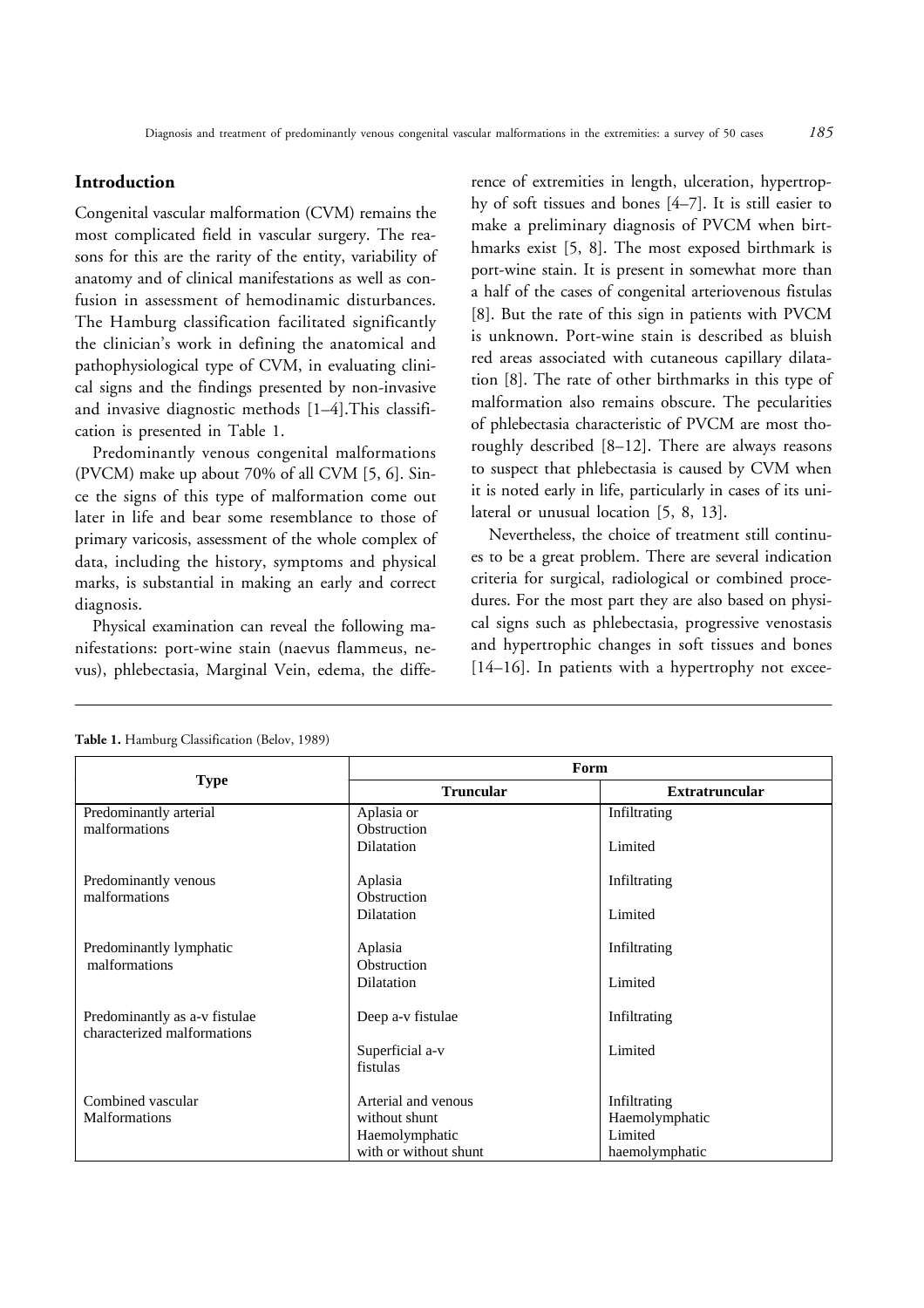ding 1 cm and capillary malformation being superficial or/and minimal varicosity, no treatment can be applied. These patients usually do well without any treatment [3, 4, 6, 13]. However, the experience of others in treating patients with CVM shows that operations in early age are more effective and therefore are recommended in spite of slight manifestations of the disease. It refers mostly to a-v fistulae with bone length difference [1, 2, 14, 16, 17]. The operation on the persistent marginal vein speaks also in support of this approach. The step-by-step resection of this vein stimulates the dilatation of the hypoplastic femoral vein ([14–16, 18]. Surgery in cases of PVCM distinguishes itself by a great variety of procedures. It ranges from exstirpation of decompensated veins and step-by-step resection of the Marginal Vein to removal of deep extratruncular infiltrating formations surrounding nerves and arteries [16].

A certain risk of complications and possible functional disorders after operations as well as cosmetic problems which can arise because of bad healing of surgical wounds are restrictive factors for indications to surgery  $[3, 4]$ .

The aim of this study was to overview the patients with PVCM investigated in out- and inpatient clinic and present the symptoms and signs important for early diagnosis and serving as indication criteria for invasive diagnostic and treatment procedures.

# **Patients and methods**

There were 50 patients under observation. Symptoms and signs were assessed and their significance in establishing congenital vascular malformation (CVM) diagnosis was evaluated. The age of the patients ranged from 8 months to 67 years, the mean age being 22.3 years. The observation period was 1 year for 16 patients, 1–5 years for 19 patients, 6–10 years for 5 patients, 10–20 years and more for10 patients. All CVM were apportioned according to Hamburg Classification. The following imaging procedures were made: ultrasound duplex scan in 29, arteriography in 15, phlebography in 19, MRA in 3 , CTA in 4 patients, lymphography in 1 patient. Indications for radical treatment were as follows: phlebectasias, progressive venostasis, trophic changes, length difference of the extremities and pain. Surgical treatment consisted of phlebectomy, ligation of the Marginal Vein branches, excision of deep extratruncular venous formations. Surgical treatment was applied to 29 patients, 21 patients were put on observation or treated by compression therapy.

Indications for radical treatment were as follows: phlebectasias, progressive venostasis, trophic changes, length difference of the extremities and pain. Surgical treatment consisted of phlebectomy, ligation of the marginal vein branches, extirpation of the marginal vein, excision of deep extratruncular venous formations.

### **Results**

The clinical manifestations and the form of the disease determined by vascular imaging are presented in Table 2.

The truncular form of PVCM was present in 30 patients. Phlebectasia as a birthmark could be confirmed in 10 patients. It was seen in the first weeks after birth. The extratruncular form of phlebectasias was determined in 20 cases. Phlebectasia alone was a sign in 20 patients. It was combined with other marks in 21 patients. Port-wine stain was manifested in 17 (77.3%) of 21 patient with phlebectasia. Port-wine stain alone was present in 2 patients. In all patients this sign was noticed both by pediatricians and parents before the discharge of a newborn from an obstetrical unit.

Hypertrophy of soft tissue and bones was the second sign which was combined with phlebectasia and was observed in 11(52.4%) of 21 patients. Thick leg means only soft tissue hypertrophy not involving the bone and is supposed to be conditioned by venostasis showing up early in life. Hypotrophy of soft tissues and bones was characteristic of extratruncular infiltrating dysplasias.

Phlebectasia came into clinical attention in very different periods of life and rarely was considered to be a sign of CVM until manifestation of chronic venous insufficiency. The time of manifestation of this sign is shown in Table 3.

Thus, it is easy to explain that 9 patients with PCVM were taken as having simple varicose veins and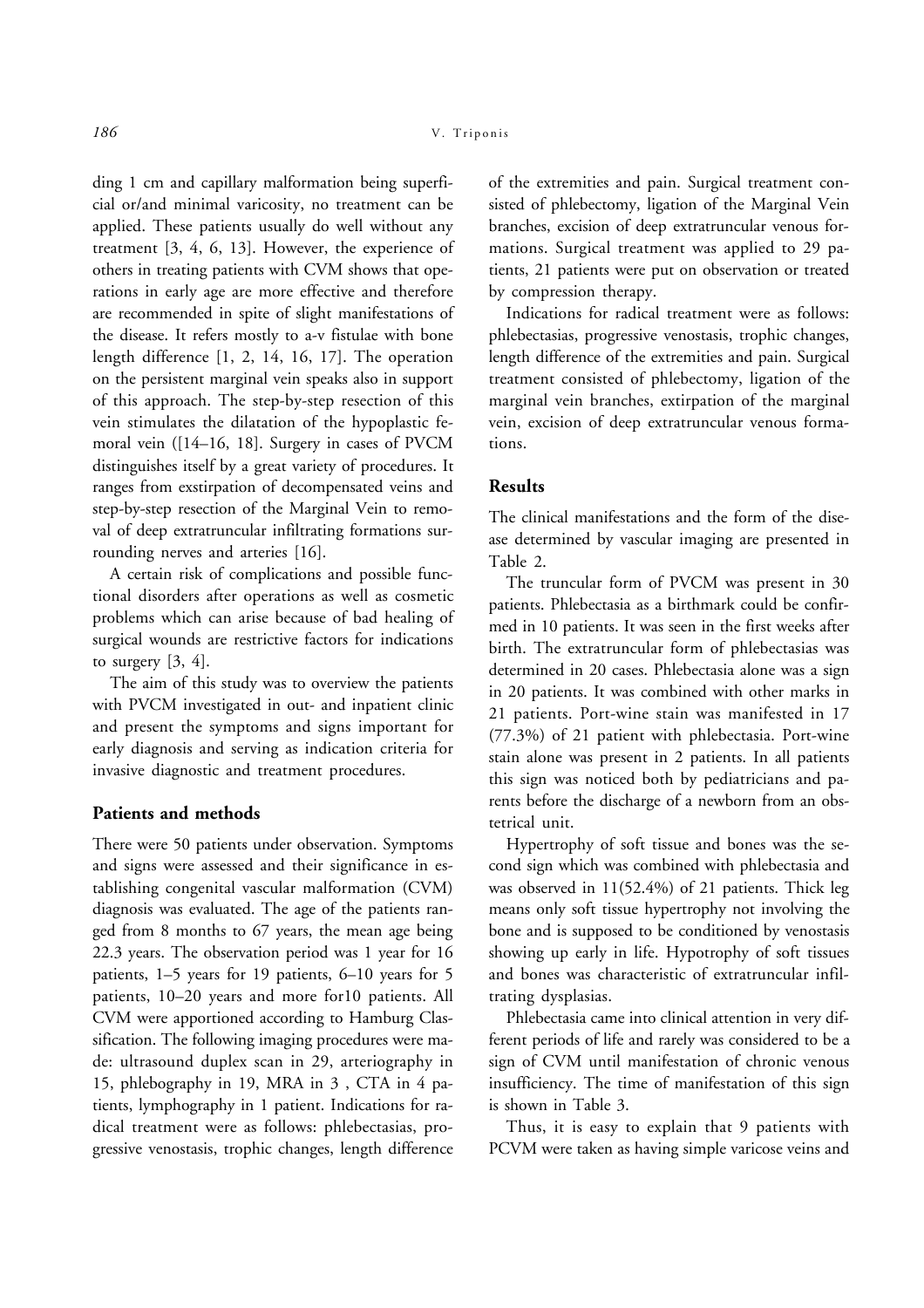| <b>Clinical manifestations</b>                        | Predom.<br><b>Venous</b><br>$N = 50$ | Trun-<br>cular<br>$N = 30$ | <b>Extratrun-</b><br>cular<br>$N = 20$ |
|-------------------------------------------------------|--------------------------------------|----------------------------|----------------------------------------|
| Phlebectasia alone                                    | 20                                   | 9                          | 11                                     |
| early in life                                         | 10                                   | 3                          | 7                                      |
| with atypical location                                | 10                                   | 8                          | 2                                      |
| isolated phlebectasia                                 | 10                                   | 1                          | 9                                      |
| with ulceration                                       | 2                                    | 2                          |                                        |
| without ulceration                                    | 18                                   | 7                          | 11                                     |
| Phlebectasia combined<br>with                         | 21                                   | 14                         | 7                                      |
| hypertrophy                                           | 4                                    | $\overline{2}$             | $\overline{c}$                         |
| port-wine stain                                       | 9                                    | 5                          | $\overline{4}$                         |
| port-wine stain and<br>extremity hypertrophy          | 6                                    | 6                          |                                        |
| hypertrophy, port-wine<br>stain and bruits            | $\theta$                             | 1                          |                                        |
| hypotrophy and port-<br>wine stain                    | $\overline{2}$                       |                            | 1                                      |
| <b>Nevus flammeus alone</b>                           | $\overline{2}$                       | $\overline{2}$             |                                        |
| lower extremity                                       | $\overline{c}$                       | $\overline{2}$             |                                        |
| Thick leg                                             | 3                                    | $\overline{2}$             | 1                                      |
| thick leg early in life                               | 1                                    | 1                          |                                        |
| thickening of the leg in<br>the $2nd$ or $3rd$ decade | $\overline{c}$                       | 1                          | 1                                      |
| <b>Hypotrophy</b> alone                               | 1                                    | 1                          |                                        |
| <b>Hypotrophy combined</b><br>with port-wine stain    | 3                                    | 2                          | 1                                      |

**Table 2.** Clinical manifestations and form of PVCM

**Table 3.** Manifestation time and CVI in patients with sole phlebectasia

| Age of patients<br>at the moment<br>of vascular<br>surgeon's<br>consultation | N <sub>0</sub><br>symptoms<br>of CVI | <b>Swelling</b> | <b>Ulceration</b> |
|------------------------------------------------------------------------------|--------------------------------------|-----------------|-------------------|
| From birth to 4<br>vrs                                                       |                                      |                 |                   |
| From 5 yrs until<br>puberty                                                  |                                      |                 |                   |
| From the<br>puberty on                                                       |                                      |                 |                   |

were operated unsuccessfully by general surgeons. In addition to this, in 2 patients with port-wine stain hemangiomas were diagnosed and excised causing significant cosmetic defects.

The location of all phlebectasias was atypical. It is shown in Table 4.

The form of PVCM according to Hamburg Classification is presented in Table 5. It shows some morphological characteristic of this dysplasia, description of which was possible only by vascular imaging.

Aplasia and hypoplasia of deep veins were determined in 28 patients. In 17 of them Marginal Vein was present. Dilatation of the deep veins was observed in 2 patients both demonstrating avalvulia of these veins at the duplex scanning and phlebography. The infiltrating form of dysplasia was found in 14 patients. In seven of them only MRA and CTA enabled to localize venous dysplastic formations involving muscles and joints.

Operations were performed in 29 patients. Operations on Marginal Vein were performed in 8, excision of decompensated superficial veins and ligation of incompetent communicating veins in 3, removal of dysplastic venous formation in 16 and decompression of the left common iliac vein by interposition of arterial substitutes into the right iliac artery in 2 patients. In all patients alleviation of symptoms occurred: edema was decreased, pain disappeared, and ulcers healed. The rest 21 patients were put on observation and are under treatment by compression therapy.

#### *Case reports*

A 19-year-old girl presented to the out-patient clinic with edema of the left leg. The circumference of the left thigh and calf were by 2.5 cm larger than in the right leg. The swelling had shown up 3 years before and progressed gradually. Ultrasound duplex scan showed no pathology in the deep veins of the thigh and calf, but the left common iliac vein was seen as large as the inferior vena cava. The same findings were presented by phlebography. The operation was performed through a small midline incision. The right common iliac artery was mobilized and lifted by a tape. The size of the left iliac vein decreased significantly. A segment of large saphenous vein was harvested from the right groin. The right iliac artery was cut through and a 2.5 cm vein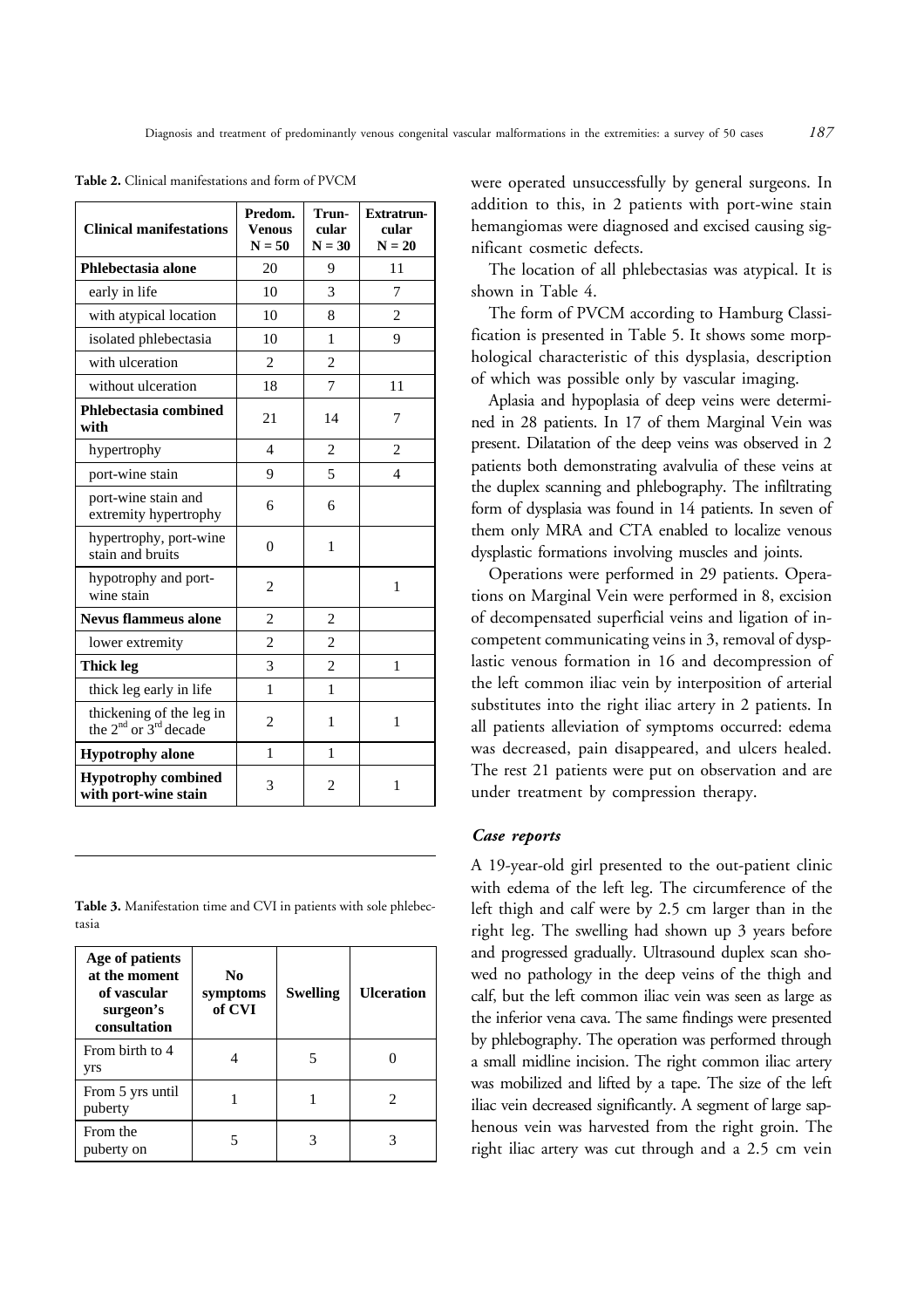| <b>Region of location</b>                               | Number of<br>patients |
|---------------------------------------------------------|-----------------------|
| Marginal vein                                           | 17                    |
| The thigh (not associated with any<br>saphenous system) | 15                    |
| Knee joint                                              | 16                    |
| Ankle                                                   | 6                     |
| Dorsal surface of the foot                              |                       |
| Upper extremity                                         |                       |

**Table 4.** Location of phlebectasies

**Table 5.** The form of PVCM according to Hamburg Classification

|                      | <b>Form of PVCM</b>   |                       |                     |                               |            |
|----------------------|-----------------------|-----------------------|---------------------|-------------------------------|------------|
| Type of<br>dysplasia | Trun-<br>cular        | No.<br>of<br>patients | Extra-<br>truncular | No.<br>$\sigma$ f<br>patients | To-<br>tal |
| Predo-<br>minantly   | Aplasia<br>Hypoplasia | 28                    | Infiltra-<br>ting   | 14                            | 50         |
| venous               | Dilatation            | 2                     | Isolated            | 6                             |            |

interposition was made. As there were no signs of a spur, the further reconstructive procedure on the vein was declined. No stasis in the left iliac veins was observed by ultrasound postoperatively. The circumference of the left leg was diminishing gradually and came up to the size of the right leg within 6 months.

A 18-year-old girl was consulted in the out-patient clinic with the similar clinical signs as described in the first case. The swelling had appeared 2 years before. The ultrasound and phlebography data were speaking for a spur in the left iliac vein. An analogous surgical procedure was done, though there was some thickening of the vein wall at the inflow to the inferior vena cava. The interposition of a PTFE graft 2.5 cm in length and 8 mm in diameter was made, and the size of the left common iliac vein decreased. The postoperative ultrasound investigation revealed a slight stasis in the left iliac veins. The patient has been under observation for a period of 9 years. In spite of a successful release of the vein, she needs compression stocking and manual lymphatic drainage to suppress the oedema and maintain normal appearance of the leg.

A 23-years-old girl presented with marked edema of the entire left leg: 4 cm at the thigh and 3 cm at the calf. The edema was gradually increasing within the last four years. At the ultrasound investigation a tumor  $6 \times 4$  cm in the left hypogastric area was displayed. The MRI revealed that the tumor was located at the confluence of internal and external iliac veins. The deep and superficial veins were normal by duplex scanning. At the operation the tumor was circumscribed and enclosed in a capsule. No compression of the pelvic veins was noted. An intraoperative biopsy showed a lymphangioma. The diagnosis was confirmed by postoperative cytological examination. As the edema maintained, a lymphography was made and the obstruction of the pelvic and femoral lymphatic vessels were detected. The further management consisted of permanent elastic support and manual lymph drainage.

A 12-year-old girl was consulted because of pain in the left leg, which was shorter by 1.3 cm than the right one. A port-wine stain was observed on the thigh. No edema was present. Ultrasound duplex scanning showed intramuscular cavernous dysplasia infiltrating adductor muscles in the lower part of the thigh with hypodynamic flow. Phlebography showed axial and intramuscular dysplasia on the lower leg and thigh. The posterior tibial trunk was enlarged and valveless. MRA confirmed the findings and revealed that the intramuscular infiltration was very close to the sciatic nerve and could come into relation with the common peroneal nerve. The girl was operated on and the dysplastic formation contacting with the nerves was removed. The pain disappeared. Still, a suspicion of hypodynamic a-v fistulae remained. As this form of a-v shunts doesn't need selective embolization, the patient was put on observation.

An analogous operation was performed for a 14 year-old girl who presented with pain in the region of knee joint and in the lower thigh. The adductor magnus, vastus medialis and adductor longus muscles were involved in the cavernous hemangiomas. The partial resection of the muscles was performed and the function returned to normal after a short rehabilitation. The girl also became free of pain. Intracutaneous teleangiectasias and small subcutaneous phlebectasias were treated by sclerotherapy.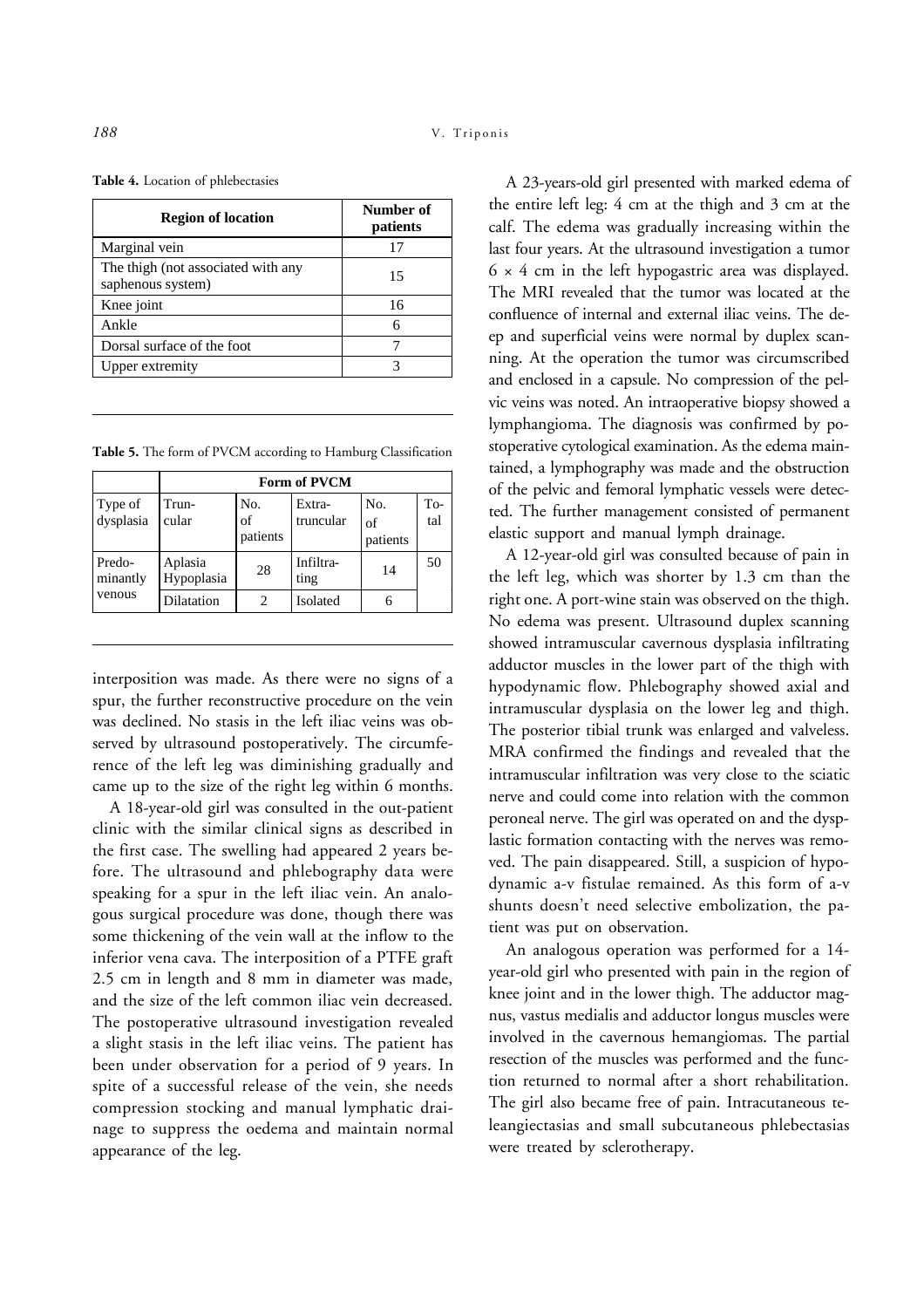A 32-year-old man was admitted because of a  $40 \times 50$  cm stain in the left flank (Fig.1) spreading onto the anterior abdominal and the lower chest surface. Varicose veins were seen in this area. They were painful by palpation. The stain was present from birth. He had been operated on at the age of 2 months for the first time and from that moment on underwent 21 operations which were performed by pediatric and general surgeons. An unsuccessful attempt was made to excise the stain which was taken for hemangioma. The patient was first seen in the University Centre of



**Fig. 1**



Vascular Surgery at the age of 32 years. A plain X-ray film showed multiple phleboliths. Massive dysplastic veins situated in the abdominal wall and going deep into the muscles and the pleural cavity were detected by ultrasound scanning. CTA showed a very large perforating vein connecting dysplastic formations in the abdominal and chest wall with phlebectasias covering the diaphragm, spreading to the posterior mediastinum and into the paravertebral area. This vein was draining into *v. azygos*. The extratruncular form of PVCM was determined and the dysplastic veins were removed at the operation from the abdominal and chest wall ligating perforating veins, thus disconnecting the communication between the dysplastic veins in the muscles and intrathoracic venous formations. The congestion in the abdominal and thoracic wall and the stain were significantly reduced.

A 54-year-old female with a trophic non-healing and bleeding ulcer  $3 \times 5$  cm and severe pain was admitted to the Centre. Large varicose veins involving both the thigh and leg were situated atypically and not associated with any saphenous trunks. The history showed that she had had a small nevus of portwein stain type on the dorsal surface of the right foot early in the childhood. The nevus enlarged during the first pregnancy and started to spread to the leg and thigh. Varicose veins appeared almost at the same time and were progressing very fast (Fig. 2). A phlebectomy was performed by a general surgeon who took this pathology for simple varicose veins. The varicosities progressed even faster after this operation. Soon after this operation two trophic ulcers appeared. The first one was localized typically, the other one was situated on the dorsal surface of the foot. The one on the foot reached 5–6 cm in diameter. The ultrasound duplex scanning and phlebography revealed an incompetent Marginal Vein and several perforating veins with reflux. The Marginal Vein was entirely removed and the perforating veins were ligated at the operation. The ulcers healed within the period of 3 months and the pain disappeared.

## **Discussion**

The analysis of symptoms and signs in patients with PVCM revealed the most frequent manifestations of this malformation. They were as follows: atypically

**Fig. 2**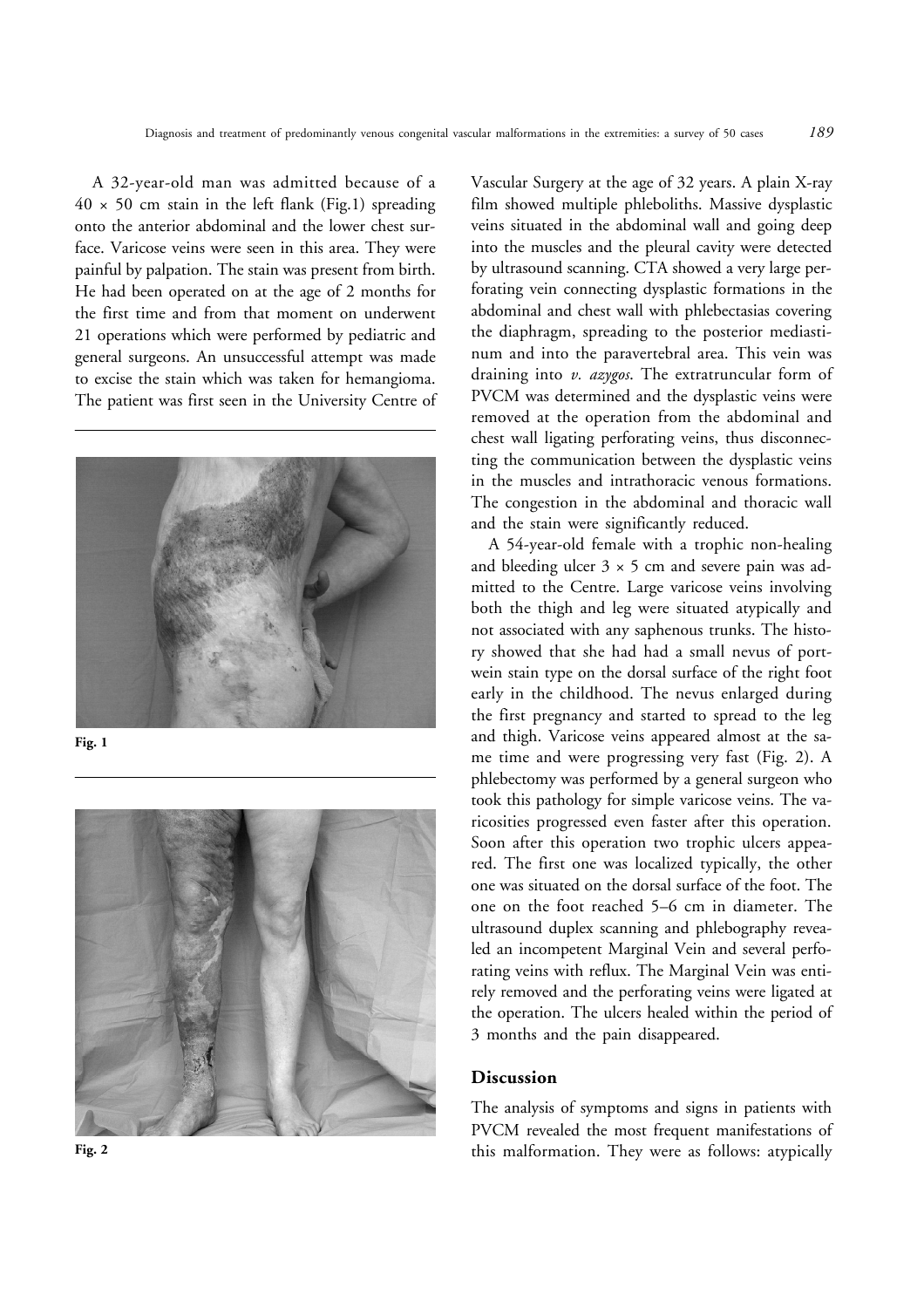situated phlebectasia, Marginal Vein, soft tissue and bone hypertrophia and port-wine stain (*naevus flammeus*). The rarest ones were soft tissue and bone hypotrophy and port-wine stain as single marks. Phlebectasia as an only sign was most frequent among the signs manifesting separately. There is no doubt that the diagnosis of CVM can be made on the background of physical examination. The question arises whether the external marks alone can reliably serve for picking out PVCM from the whole complex of other types of CVM. Though the most frequent, phlebectasia turned out to be a misleading sign, especially in cases when it had come out as a single mark or later in life. There were 9 patients in whom phlebectasias were taken for simple varicose veins, though the history and atypical location of dilated veins could put the general surgeon on the right track in making the correct diagnosis. The second very important sign of PVCM was the presence of a Marginal Vein which was situated on the lateral aspect of the thigh or leg and was detectable in the standing position. This sign is not pathognomonic for PVCM. It is observed also in patients with congenital arteriovenous fistulas [4, 10–12]. Thus, in patients manifesting Marginal Vein additional tests for arteriovenous fistulas should be carried out to confirm or reject this pathology.

From this study it has become clear that the success in diagnostic is handicapped by the lack of knowledge of the procedures thatwhich constitute an adequate physical examination of a patient. Too little information about the consequences of the disease is also of importance. All patients who have the signs resembling CVM should be consulted by vascular surgeon for evaluation of hemodynamic disturbances and for finding out the type and the form of the disease according to Hamburg Classification. Most of the symptoms and signs detected by physical examination alone are of great prognostic value. Such signs as increasing venostasis, progressing elongation of an extremity, scoliosis and pain predict significant disability and give an apprehension of the necessity to treat these patients by invasive methods. This is supported by the results of other clinicians who have a large experience in the field.

Though the diagnosis of CVM offers no difficulties, in most cases the choice of a treatment method is impossible without a special angiologic investigation. The method of treatment could be chosen only after establishing the type and form of the dysplasia [1, 3, 4, 16]. It means that vascular imaging should be made in all patients with CVM signs. The ultrasound duplex scanning is the first method to be used. It was performed in all 29 operated on patients and showed the pathology presented in Table 5. Phlebography helped in determining the segments of hypoplasia or aplasia of the deep veins showing the site of avalvular zones. It is also of great value in patients with infiltrative forms of venous dysplasia situated subfascially and involving muscles and joints. Phlebography supplemented the ultrasound investigation in 19 patients. Nevertheless, it failed to localize the dysplastic formations in 7 patients in whom CTA and MRA were needed.

The present analysis showed that port-wine stain can be taken for hemangiomas. It is one of the most unpleasant mistakes for patients, because it is fraught with irretrievable harm from the cosmetic standpoint. There were 2 patients who were misdiagnosed and operated on unsuccessfully, trying to excise the nevus without any efforts to determine the underlying pathology.

It is generally accepted that venous decompensation, trophic changes, increasing extremity length difference and pain are the main indications for applying the invasive methods in patients with CVM and in particular in those with PVCM [2, 4, 14, 15]. These criteria were followed while selecting the surgical method of treatment.

### **Conclusions**

The physical examination alone offers an excellent possibility to differentiate congenital vascular malformations from acquired vascular diseases and to urge a specialist to further investigations by vascular imaging. The most informative diagnostic methods were ultrasound duplex scanning and phlebography supplemented with CT and MR angiography. Such clinical signs as phlebectasia or port-wine stain can be misdiagnosed, thus making a harm for a patient with CVM. Surgery was the method of choice in CVM with progressing symptoms. In patients with minimal hemodynamic disturbances, compression therapy is sufficient to prevent the progressing of the disablement.